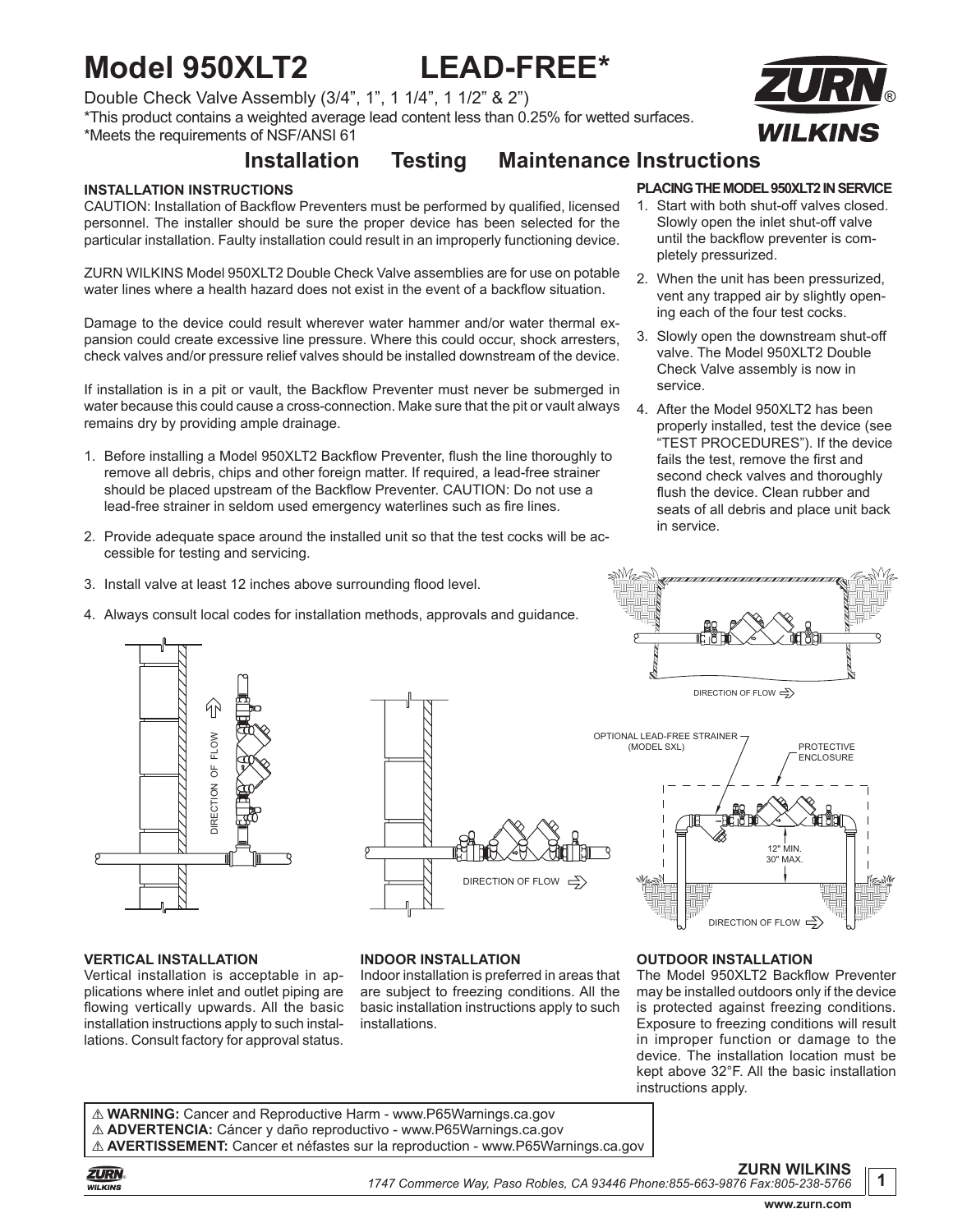## Testing Procedures

### **MODEL 950XLT2 DOUBLE CHECK VALVE ASSEMBLY**

Equipment Required: Differential pressure gauge test kit.

#### **TEST NO. 1 - TIGHTNESS OF #1 CHECK VALVE**

#### REQUIREMENT:

The static pressure drop across check valve #1 shall be at least 1.0 psid. If test cock #3 is not at the highest point of the check valve body, then a vertical tube must be installed on test cock #3 so that it rises to the top of the check valve body.

#### PROCEDURE:

- 1. Slowly open all 4 test cocks to remove any foreign material and attach fittings.
- 2. Attach hose from the high side of the test kit to the #2 test cock.
- 3. Open test cock #2 and bleed all air from the hose and gauge by opening the high side bleed needle valve. Close high side bleed needle valve. If a tube is attached to test cock #3, open test cock #3 to fill the tube. Close test cock #3. Close #2 shut-off valve then close the #1 shut-off valve.
- 4. Hold gauge at same level as test cock #3 or water level in tube. Slowly open test cock #3. Record the static pressure drop across check valve #1 after gauge reading stabilizes and water stops running out of test cock #3.
- 5. Close all test cocks, open shut-off valve #1 and remove test equipment.

#### **TEST NO. 2 - TIGHTNESS OF #2 CHECK VALVE**

#### REQUIREMENT:

The static pressure drop across check valve #2 shall be at least 1.0 psid. If test cock #4 is not at the highest point of the check valve body, then a vertical tube must be installed on test cock #4 so that it rises to the top of the check valve body.

#### PROCEDURE:

- 1. Attach hose from the high side of the test kit to the #3 test cock.
- 2. Open test cock #3 and bleed all air from the hose and gauge by opening the high side bleed needle valve. Close high side bleed needle valve. If a tube is attached to test cock #4, open test cock #4 to fill the tube. Close test cock #4. Close #1 shut-off valve.
- 3. Hold gauge at same level as test cock #4 or water level in tube. Slowly open test cock #4. Record the static pressure drop across check valve #2 after gauge reading stabilizes and water stops running out of test cock #4.
- 4. Close all test cocks, slowly open shut-off valve #1 & #2 and remove test equipment.



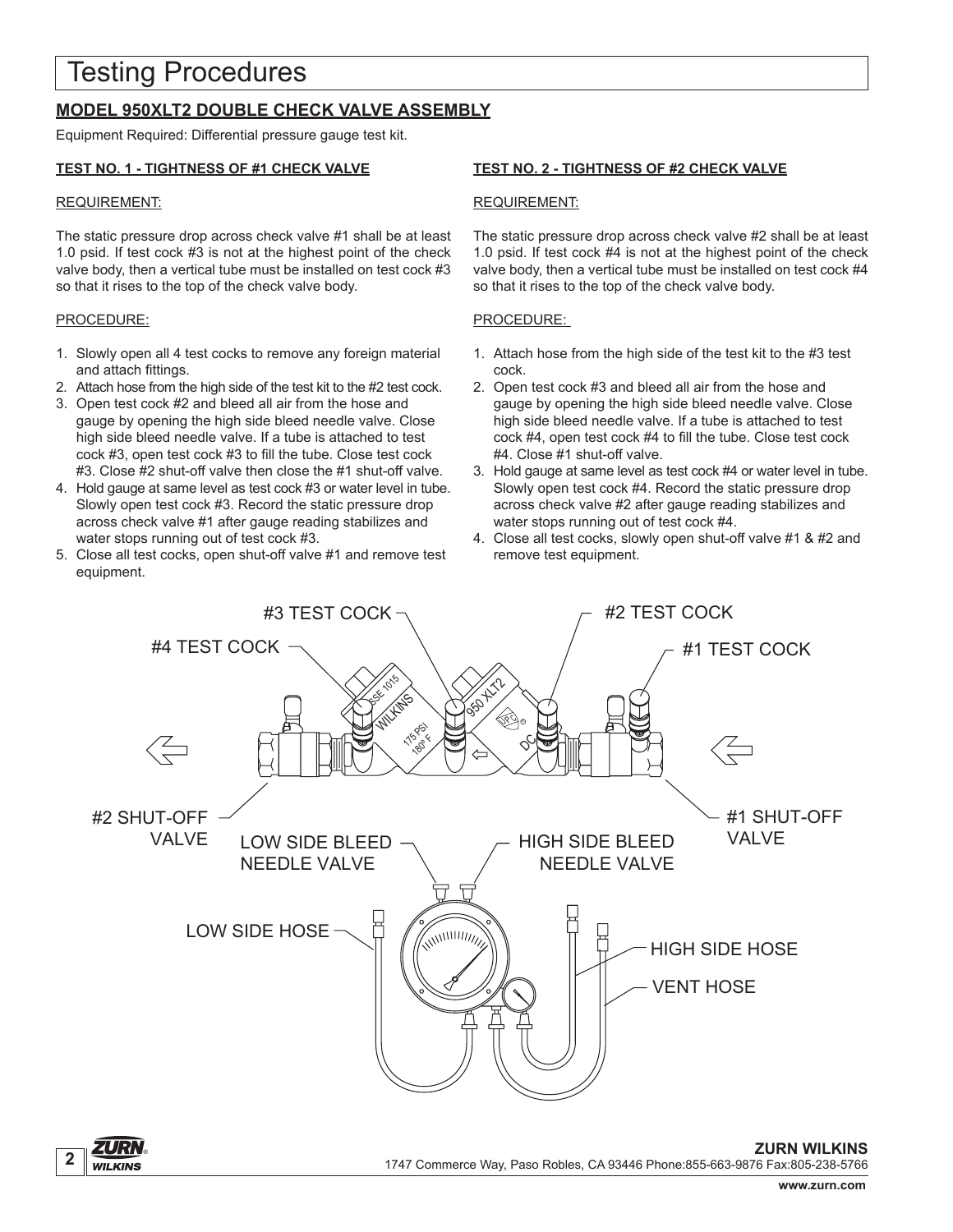## Maintenance Instructions



All Model 950XLT2 Double Check Valve Backflow Preventers must be inspected and maintained by licensed personnel at least once a year or more frequently as specified by local codes. Replacement of worn or damaged parts must only be made with genuine "ZURN WILKINS" parts.

#### **GENERAL MAINTENANCE**

- 1. Clean all parts thoroughly with water after disassembly.
- 2. Carefully inspect rubber seal rings and o-rings for damage.
- 3. Test unit after reassembly for proper operation (refer to "TESTING PROCEDURES").

#### **SERVICING CHECK VALVES**

- 1. Close inlet and outlet shut-off valves.
- 2. Open No. 2, No. 3 and No. 4 test cocks to release pressure from valve.
- 3. Unscrew check valve cover using appropriate sized wrench. CAUTION: COVER IS SPRING LOADED. To avoid injury, hold cover down firmly with one hand while unscrewing.
- 4. Remove cover, spring and poppet assembly.
- 5. Inspect the rubber seal ring for cuts or embedded debris.
- 6. To remove seal ring, remove screw and seal retainer.
- 7. If the reverse side of the seal ring is unused, it is possible to invert the seal ring. This would be considered a temporary solution to fixing a fouled check and should be replaced with a new seal ring as soon as possible.
- 8. Inspect the valve cavity and seating area. Remove any debris.
- 9. If necessary, unscrew seat from body and replace with new seat and lightly greased o-ring (For seat removal assistance, contact factory).
- 10.Reverse the above procedures to reinstall check valve assemblies and access cover, making sure the 3 test cocks remain open.